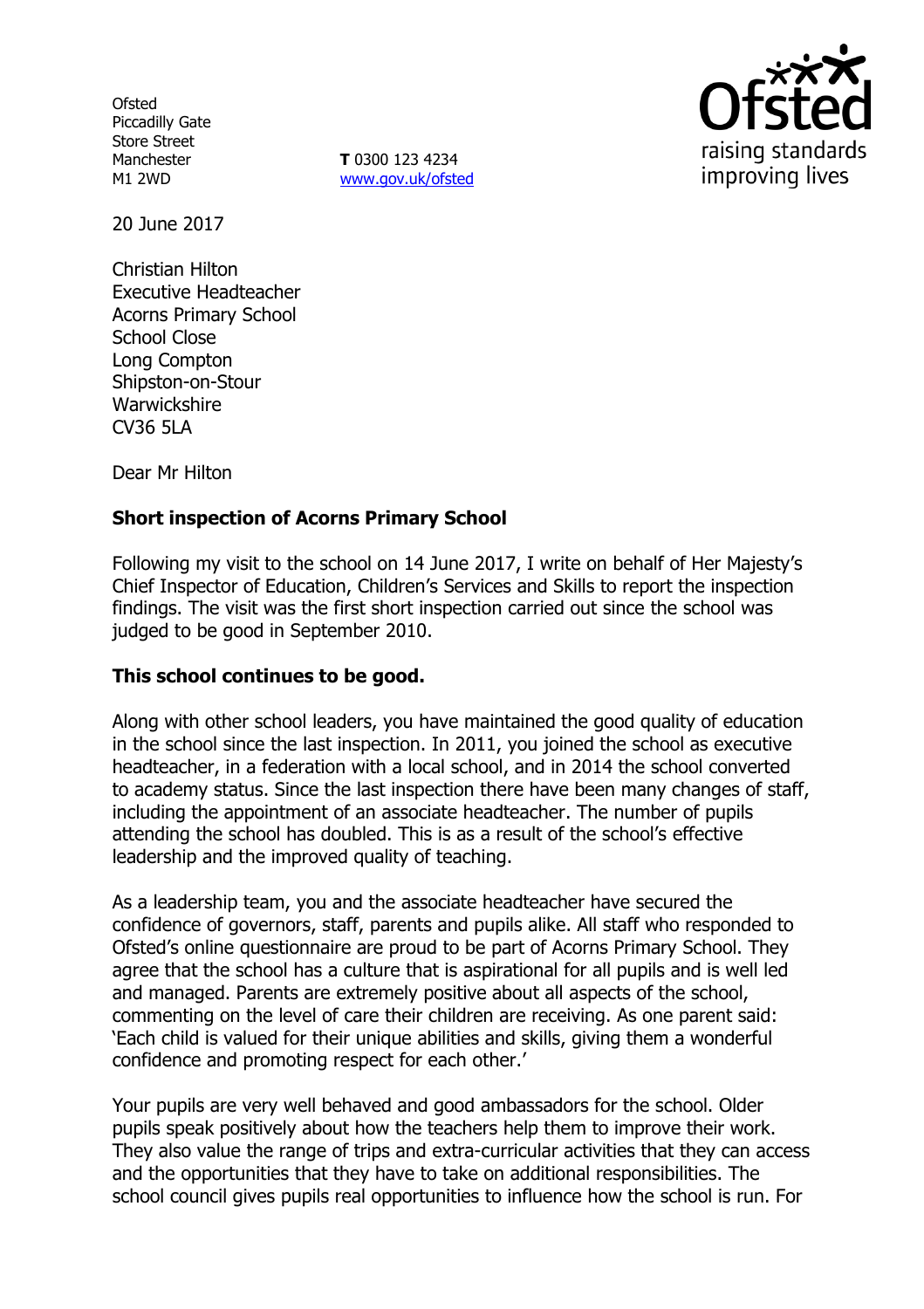

example, school council members played a key role in funding, planning and developing the school's new adventure playground.

At the previous inspection, the school was asked to use assessment to improve pupils' progress and ensure lessons address the needs of all pupils. You have successfully addressed both of these aspects. Teachers assess pupils' work on a daily basis giving pupils timely feedback so that they are able to improve their work. Teachers also use assessment information to adapt their planning to address gaps in pupils' understanding or move them rapidly to the next stage in learning.

Across the school, we observed pupils tackling a wide range of activities. For example, we saw children in early years working in pairs on a range of 'brainy station' tasks. These were helping the children to develop cooperation and problem solving skills as well as their reading and mathematical knowledge. In Class 1, pupils were learning how to read scales on thermometers and in Class 2, to identify different types of angles. In both these lessons, pupils chose the difficulty of the task that they wanted to complete. Pupils enjoy being given this level of independence and challenge. They generally choose tasks which are at the right standard for them. In Class 3, pupils were fully engaged in a paired activity which would help them to write the biography of a fictional character. Pupils maturely reviewed an example of a similar task, identifying the strengths and where it could be improved. This was then used to help them plan their own work.

You and your staff regularly collaborate with the other schools in the federation and this provides opportunities to share effective practice and learn together. You have instilled a culture of continuous improvement, where research and development are central to your work. As a result, staff benefit from high-quality training and their skills are up to date and relevant.

You and your leadership team support staff as necessary to ensure high standards and consistency across the school. You are working on further strengthening outcomes in mathematics and have identified the need to develop pupils' reasoning skills. While pupils demonstrate a good understanding of British values, such as tolerance and respect, they do not yet have sufficient opportunity to learn about and experience wider cultures and beliefs.

## **Safeguarding is effective.**

Keeping children safe is at the heart of your work. You have created a team which ensures that the school is a safe environment for pupils and that they are well cared for at all times. Safeguarding arrangements are fit for purpose and records are detailed and of high quality.

All staff have had training to understand their responsibilities in keeping pupils safe. Staff are clear about what they should do if they have any concerns. You work with external agencies as necessary and are persistent when concerned about a pupil's welfare. You have a good understanding of the specific safeguarding concerns that relate to the context of the school. Governors understand their responsibilities in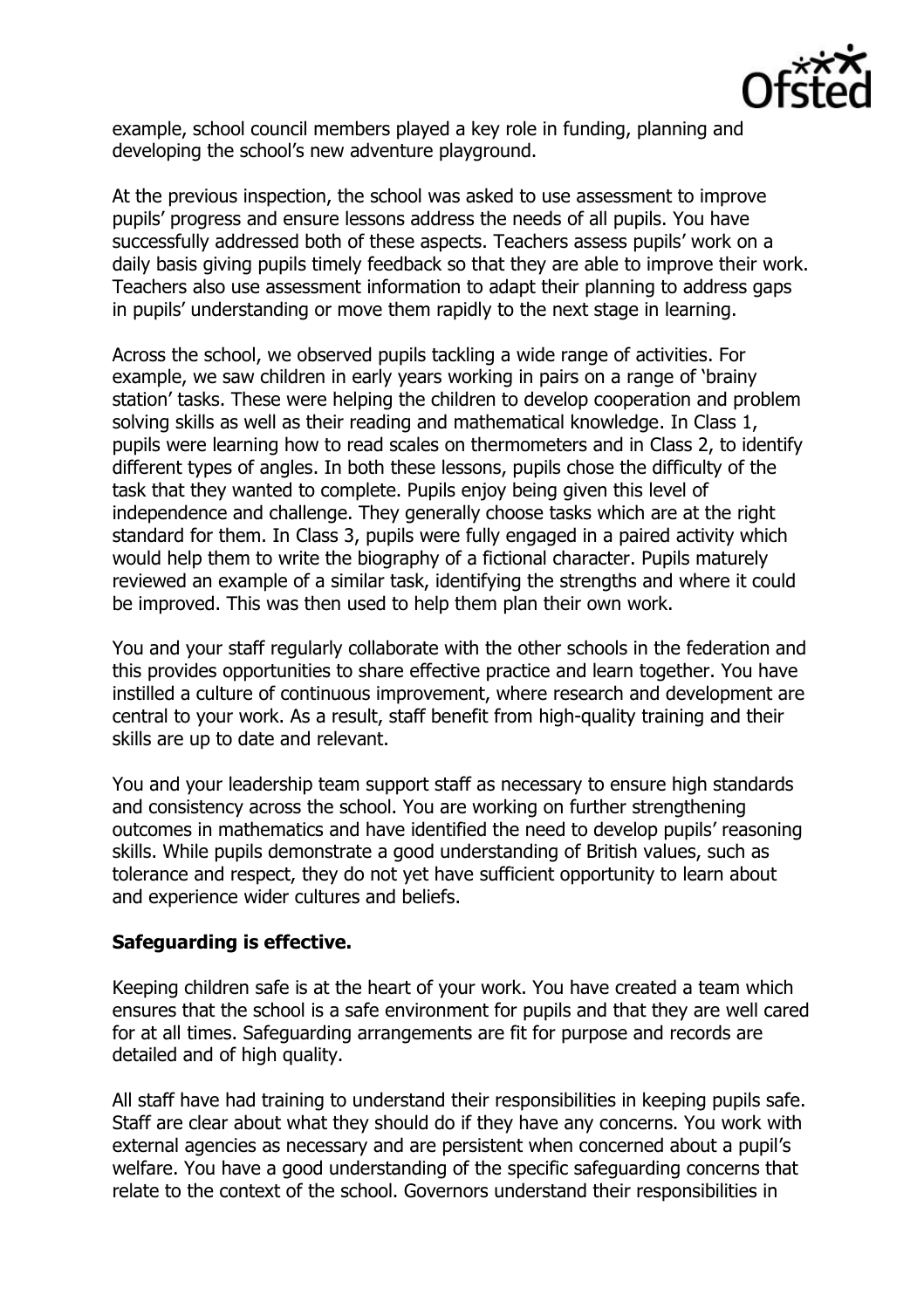

relation to safeguarding and regularly monitor the effectiveness of school procedures.

Pupils say that they feel safe in school and that they are taught how to stay safe, for example, when using the internet or crossing the road. Each class has a 'worry box' in which pupils can record any concerns. They are confident that an adult will quickly address any issues. Some older pupils are trained as peer mediators, to help deal with any friendship difficulties or bullying, but say that their input is rarely needed.

# **Inspection findings**

- $\blacksquare$  Progress across the school continues to improve and the great majority of pupils make at least good progress. The small number of pupils in each year group means that headline data can vary considerably from year to year but your current in-school data predicts strong outcomes at the end of early years, key stage 1 and key stage 2. At the end of key stage 1, you expect more pupils to achieve at the higher standards than was the case in 2016. The accuracy of your assessment system is checked when teachers within school, the federation and your local consortium of schools meet to compare outcomes and standards. Evidence seen during the inspection supports your judgements.
- Increasingly, you are addressing the needs of all your pupils, including the most able, through effective planning in which teachers ensure that work is suitably challenging. Pupils apply, explain, improve and edit their work across a wide range of subjects. Reading, writing and mathematics skills are developed across the curriculum and standards of presentation are generally high. Leaders are aware that there are sometimes inconsistencies between classes and take action to address these.
- Disadvantaged pupils, and those who have special educational needs and/or disabilities, each have an individual plan which tackles their specific barriers to learning. You and your team regularly review these plans and track the impact of any input to ensure that it is helping the pupils to make good progress. You use additional funding well to provide in-class support or small group sessions, access to extra-curricular activities and support for the social and emotional needs of pupils. In-school data shows that the majority of disadvantaged pupils are working at the standard expected for their age. Pupils who have special educational needs and/or disabilities are making good progress.
- **Pupils enjoy coming to school. Attendance was above the national average in** 2016. Current attendance remains high for all groups of pupils.
- Since the introduction of the revised national curriculum in 2014, outcomes in mathematics have been lower than those in reading and writing. You and your staff have taken action to address this. For example, you have introduced a daily focus on basic number skills. The 'total recall' badges pupils achieve by demonstrating their calculation skills are motivational for pupils of all ages. There is also a greater focus on developing pupils' problem-solving and reasoning skills. However, you have identified the teaching of reasoning as an area that requires further input to ensure that pupils can successfully apply their mathematical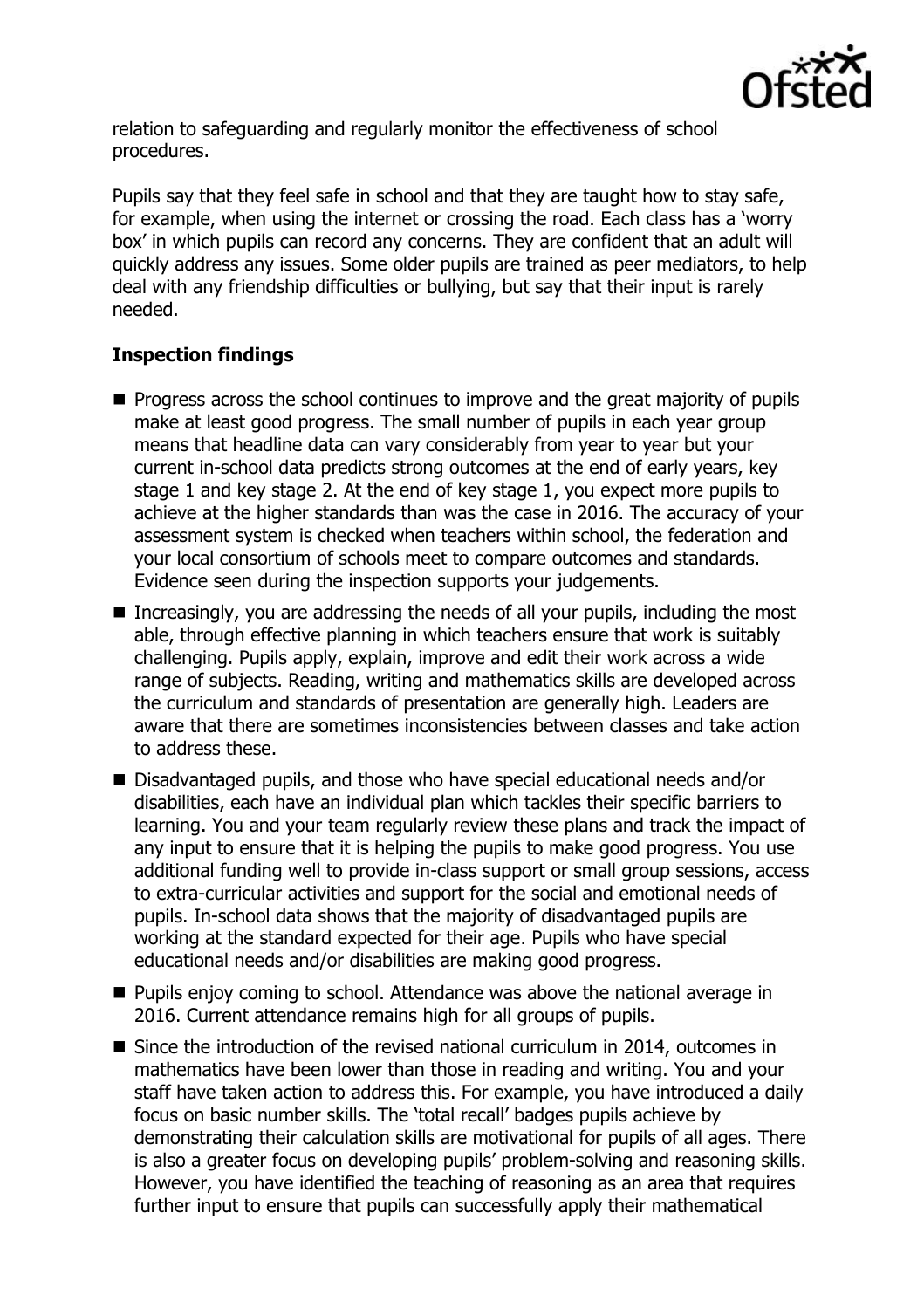

knowledge. Outcomes and progress in mathematics are now more closely in line with other subjects.

- You and your staff provide pupils with a rich and varied curriculum which is adapted to meet their needs and interests. You send information to parents so that they know the topics their children will be learning about each half-term. Pupils and class teachers use an app to share classwork with parents. This helps to increase parents' involvement with their child's learning.
- The school's work to develop pupils' spiritual, moral, social and cultural understanding, along with the development of British values, is evident from a range of displays around school, your website and the way in which pupils' behaviour reflects the school's values. Pupils have an understanding about democracy and voting, having recently taken part in a mock general election. Older pupils talk about the importance of tolerance and respect for others and you have recently started a whole-school project based on developing pupils' understanding of the Equalities Act. However, pupils do not have as good an understanding of different cultures and beliefs. Extending pupils opportunities to learn about these aspects is an area for further work.

## **Next steps for the school**

Leaders and those responsible for governance should ensure that:

- $\blacksquare$  pupils are given more opportunities for reasoning in mathematics to further improve their outcomes
- staff expand pupils' knowledge, understanding and experiences of different cultures and beliefs.

I am copying this letter to the chair of the governing body, the regional schools commissioner and the director of children's services for Warwickshire. This letter will be published on the Ofsted website.

Yours sincerely

#### Catherine Crooks **Her Majesty's Inspector**

## **Information about the inspection**

During the inspection I met with you, the school's associate headteacher and members of staff. I met with six governors including the vice-chair of governors and I spoke to the school's external adviser by telephone. I talked with parents at the start of the day and with pupils both formally and informally.

Together we visited all classes, where we observed teaching and learning, spoke to pupils and looked at the work in some books. I observed pupils' behaviour in